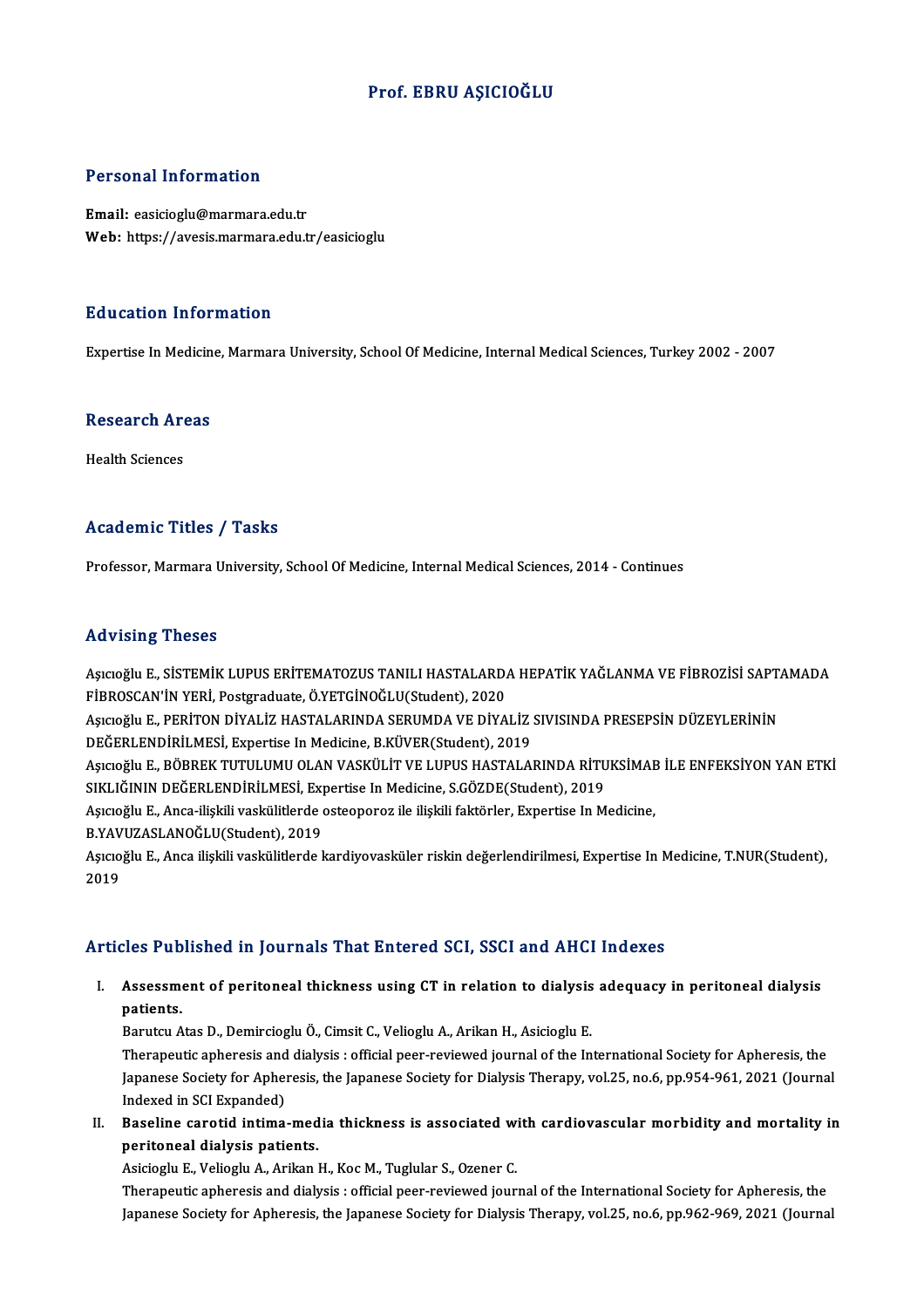- Indexed in SCI Expanded) III. FRAX scores are increased in patients with ANCA-associated vasculitis. Cetin B., Cetin E. A., Arikan H., Velioglu A., Alibaz-Oner F., Direskeneli H., Tuglular S., Asicioglu E. FRAX scores are increased in patients with ANCA-associated vasculitis.<br>Cetin B., Cetin E. A. , Arikan H., Velioglu A., Alibaz-Oner F., Direskeneli H., Tuglular S., Asicioglu E.<br>International urology and nephrology, vol.53, IV. Prognostic nutritional index is a predictor of mortality in elderly patients with chronic kidney<br>disease Internation<br>Prognos<br>disease<br>Atas D. P. Prognostic nutritional index is a predictor of mortality in elderly patients wit<br>disease<br>Atas D. B. , Tugcu M., AŞICIOĞLU E., VELİOĞLU A., ARIKAN İ. H. , KOÇ M., TUĞLULAR Z. S.<br>INTERNATIONAL UROLOGY AND NERHROLOGY. 2021 (J disease<br>Atas D. B. , Tugcu M., AŞICIOĞLU E., VELİOĞLU A., ARIKAN İ. H. , KOÇ M., TUĞLUL<br>INTERNATIONAL UROLOGY AND NEPHROLOGY, 2021 (Journal Indexed in SCI)<br>The prevelence of metabolis sundrome is insteased in patients with Atas D. B. , Tugcu M., AŞICIOĞLU E., VELİOĞLU A., ARIKAN İ. H. , KOÇ M., TUĞLULAR Z. S.<br>INTERNATIONAL UROLOGY AND NEPHROLOGY, 2021 (Journal Indexed in SCI)<br>V. The prevalence of metabolic syndrome is increased in patients w INTERNATIONAL UROLOGY AND N<br>The prevalence of metabolic sy<br>antibody-associated vasculitis. The prevalence of metabolic syndrome is increased in patients with anti-neutrophil cy<br>antibody-associated vasculitis.<br>Atas D. B. , Atas H., İzgi T. N. , Velioglu A., Arikan H., Oner F., Direskeneli H., Tuglular S., Asiciog antibody-associated vasculitis.<br>Atas D. B. , Atas H., İzgi T. N. , Velioglu A., Arikan H., Oner F., Direskeneli H., Tuglular S., Asicioglu E.<br>International urology and nephrology, vol.53, no.7, pp.1427-1434, 2021 (Journal Atas D. B. , Atas H., İzgi T. N. , Velioglu A., Arikan H., Oner F., Direskeneli H., Tuglular S., Asicioglu E.<br>International urology and nephrology, vol.53, no.7, pp.1427-1434, 2021 (Journal Indexed in SCI Expanded)<br>VI. Ris International urology and<br>Risk Factors for Low Be<br>sectional Cohort Study<br>Veliegly A. Kayn B. Aylon Risk Factors for Low Bone Density and Vertebral Fracture in Kidney Transplant Recipients: A Cross-<br>sectional Cohort Study<br>Velioglu A., Kaya B., Aykent B., Ozkan B., Karapinar M. S. , Arikan H., Asicioglu E., Bugdayci O., Y sectional Cohort Study<br>Velioglu A., Kaya B., Ayken<br>Z. S. Velioglu A., Kaya B., Aykent B., Ozkan B., Karapinar M. S., Arikan H., Asicioglu E., Bugdayci O., YAVUZ D., TUĞLULAR VII. FIBROSCAN DETECTION OF FATTY LIVER AND LIVER FIBROSIS IN SYSTEMIC LUPUS<br>ERYTHEMATOSUS AMERICAN JOURNAL OF TRANSPLANTATION, vol.21, pp.682, 2021 (Journal Indexed in SCI) FIBROSCAN DETECTION OF FATTY LIVER AND LIVER FIBROSIS IN SYSTEMIC LUPUS<br>ERYTHEMATOSUS<br>YETGİNOĞLU Ö., Atas D. B. , VELİOĞLU A., ARIKAN İ. H. , YILMAZ Y., ALİBAZ ÖNER F., DİRESKENELİ R. H. ,<br>TUĞLULAR Z. S. ASICIOĞLU E <mark>ERYTHEMATOSUS</mark><br>YETGİNOĞLU Ö., Atas D. B. , VE<br>TUĞLULAR Z. S. , AŞICIOĞLU E.<br>NEBUROLOCY DIALYSIS TRAN YETGİNOĞLU Ö., Atas D. B. , VELİOĞLU A., ARIKAN İ. H. , YILMAZ Y., ALİBAZ ÖNER F., DİRESK<br>TUĞLULAR Z. S. , AŞICIOĞLU E.<br>NEPHROLOGY DIALYSIS TRANSPLANTATION, vol.36, pp.172, 2021 (Journal Indexed in SCI)<br>Law bana dansity, v TUĞLULAR Z. S. , AŞICIOĞLU E.<br>NEPHROLOGY DIALYSIS TRANSPLANTATION, vol.36, pp.172, 2021 (Journal Indexed in SCI)<br>VIII. Low bone density, vertebral fracture and FRAX score in kidney transplant recipients: A cross-<br>secti NEPHROLOGY DIALYSIS T<br>Low bone density, vert<br>sectional cohort study.<br>Veliegly A. Kaya B. Aykon Low bone density, vertebral fracture and FRAX score in kidney transplant recipients: A cross-<br>sectional cohort study.<br>Velioglu A., Kaya B., Aykent B., Ozkan B., Karapinar M. S. , Arikan H., Asicioglu E., Bugdaycı O., Yavuz sectional cohort study.<br>Velioglu A., Kaya B., Aykent B., Ozkan B., Karapinar M. S. , Arikan H., Asicioglu E., Bugdaycı O., Yavuz D., Tuglular S.<br>PloS one, vol.16, no.4, 2021 (Journal Indexed in SCI Expanded) Velioglu A., Kaya B., Aykent B., Ozkan B., Karapinar M. S., Arikan H., Asicioglu E., Bugdaycı O., Yavuz D., Tuglular S.<br>PloS one, vol.16, no.4, 2021 (Journal Indexed in SCI Expanded)<br>IX. Incidence and risk factors for urin PloS one, vol.16, no.4, 2021 (Journal Indexed in SCI Expanded)<br>Incidence and risk factors for urinary tract infections in the first year after renal transplantatio<br>VELİOĞLU A., Guneri G., ARIKAN İ.H., AŞICIOĞLU E., TİGEN E Incidence and risk factors for urinary tract infe<br>VELİOĞLU A., Guneri G., ARIKAN İ. H. , AŞICIOĞLU E., Tİ<br>PLOS ONE, vol.16, no.5, 2021 (Journal Indexed in SCI)<br>Peritaneal dialysis in the days of COVID 19 VELİOĞLU A., Guneri G., ARIKAN İ. H. , AŞICIOĞLU E., TİGEN E., TANIDIR Y., TİNAY İ., Yegen C., TUĞLULAR Z. S.<br>PLOS ONE, vol.16, no.5, 2021 (Journal Indexed in SCI)<br>X. Peritoneal dialysis in the days of COVID-19.<br>Asicioglu PLOS ONE, vol.16, no.5, 2021 (Jou<br>Peritoneal dialysis in the days<br>Asicioglu E., Velioglu A., Ozener C.<br>Thereneutis enheresis and dialysi Therapeutic apheresis and dialysis : official peer-reviewed journal of the International Society for Apheresis, the Asicioglu E., Velioglu A., Ozener C.<br>Therapeutic apheresis and dialysis : official peer-reviewed journal of the International Society for Aphere<br>Japanese Society for Apheresis, the Japanese Society for Dialysis Therapy, 20 Therapeutic apheresis and dialysis : official peer-reviewed journal of the International Society for Apheresis, the<br>Japanese Society for Apheresis, the Japanese Society for Dialysis Therapy, 2020 (Journal Indexed in SCI)<br>X Japanese Society for Apheresis, the Japanese Society for Dialysis Therapy, 2020 (Journal Indexed in SCI)<br>Cardiac Risk Assessment in Kidney Transplant Candidates: Clinical Usefulness of Different Guidelin<br>Mehdiyev S., Velio XI. Cardiac Risk Assessment in Kidney Transplant Candidates: Clinical Usefulness of Different Guidelines<br>Mehdiyev S., Velioğlu A., Arıkan İ. H. , Aşıcıoğlu E., Çinçin A. A. , Demirbaş B. T. , Tinay İ., Yegen Ş. C. , Tuğlul
- Mehdiyev S., Velioğlu A., Arıkan İ. H. , Aşıcıoğlu E., Çinçin A. A. , Demirbaş B. T. , Tinay İ., Yegen Ş. C. , Tuğlular Z. S.<br>Transplantation Proceedings, vol.51, no.4, pp.1058-1063, 2019 (Journal Indexed in SCI Expanded)<br> Transplantation Proceedings, vol.51, no.4, pp.1058-1063, 2019 (Journal Indexed in SCI Expanded)<br>FULL BLOWN NEPHROTIC SYNDROME DUE TO UNILATERAL OBSTRUCTION OF THE URI<br>JUNCTION FULL BLOWN NEPHROTIC SYNDROME DUE TO UNILATERAL OBSTRUCTION OF<br>JUNCTION<br>Barutcu D., Arikan H., TİNAY İ., AŞICIOĞLU E., VELİOĞLU A., KOÇ M., Tuglular S., Ozener C.<br>NEPUROLOCY YA<sup>122</sup>, Bo & PR 498, 2017 (Journal Indoved in S

Barutcu D., Arikan H., TİNAY İ., AŞICIOĞLU E., VELİOĞLU A., KOÇ M., Tuglular S., Ozener C.<br>NEPHROLOGY, vol.22, no.6, pp.498, 2017 (Journal Indexed in SCI) Barutcu D., Arikan H., TİNAY İ., AŞICIOĞLU E., VELİOĞLU A., KOÇ M., Tuglular S., Ozener C.<br>NEPHROLOGY, vol.22, no.6, pp.498, 2017 (Journal Indexed in SCI)<br>XIII. Assessment of Pulmonary Hypertension in Lung Transplantat

- NEPHROLOGY, vol.22, no.6, pp.498, 2017 (Journal Indexed<br>Assessment of Pulmonary Hypertension in Lung Tra<br>Echocardiography With Right Heart Catheterization<br>Pelsi M. K., Ari E. Vouveda M. Selturk C. Asisiosly E. Kabye Assessment of Pulmonary Hypertension in Lung Transplantation Candidates:<br>Echocardiography With Right Heart Catheterization<br>Balci M. K. , Ari E., Vayvada M., Salturk C., Asicioglu E., Kahveci G., Akbal O.Y. , Kutlu C. A.<br>TR Echocardiography With Right Heart Catheterization<br>Balci M. K. , Ari E., Vayvada M., Salturk C., Asicioglu E., Kahveci G., Akbal O. Y. , Kutlu C. A.<br>TRANSPLANTATION PROCEEDINGS, vol.48, no.8, pp.2797-2802, 2016 (Journal Ind Balci M. K. , Ari E., Vayvada M., Salturk C., Asicioglu E., Kahveci G., Akbal O. Y. , Kutlu C. A.<br>TRANSPLANTATION PROCEEDINGS, vol.48, no.8, pp.2797-2802, 2016 (Journal Indexed in SCI)<br>XIV. Assessment of pulmonary hyperten
- TRANSPLANTATION PROCEEDINGS, vol.48, no.8, pp.2797<br>Assessment of pulmonary hypertension in lung tra<br>echocardiography with right heart catheterization<br>Pelsi M.K., Ari E. Vervede M. Selturk C. Asisiosly E. Kebr Assessment of pulmonary hypertension in lung transplantation candidates; c<br>echocardiography with right heart catheterization<br>Balci M. K. , Ari E., Vayvada M., Salturk C., Asicioglu E., Kahveci G., Akbal O.Y. , Kutlu C. A.<br> echocardiography with right heart catheterization<br>Balci M. K., Ari E., Vayvada M., Salturk C., Asicioglu E., Kahveci G., Akbal O. Y., Kutlu C. A. EUROPEAN RESPIRATORY JOURNAL, vol.48, 2016 (Journal Indexed in SCI)
- XV. Osteoporosis in Lung Transplantation Candidates: Association With 6-minute Walking Test and Body<br>Mass Index

Balci M. K., Ari E., Vayvada M., Salturk C., Asicioglu E., Yeginsu A., Kutlu C. A.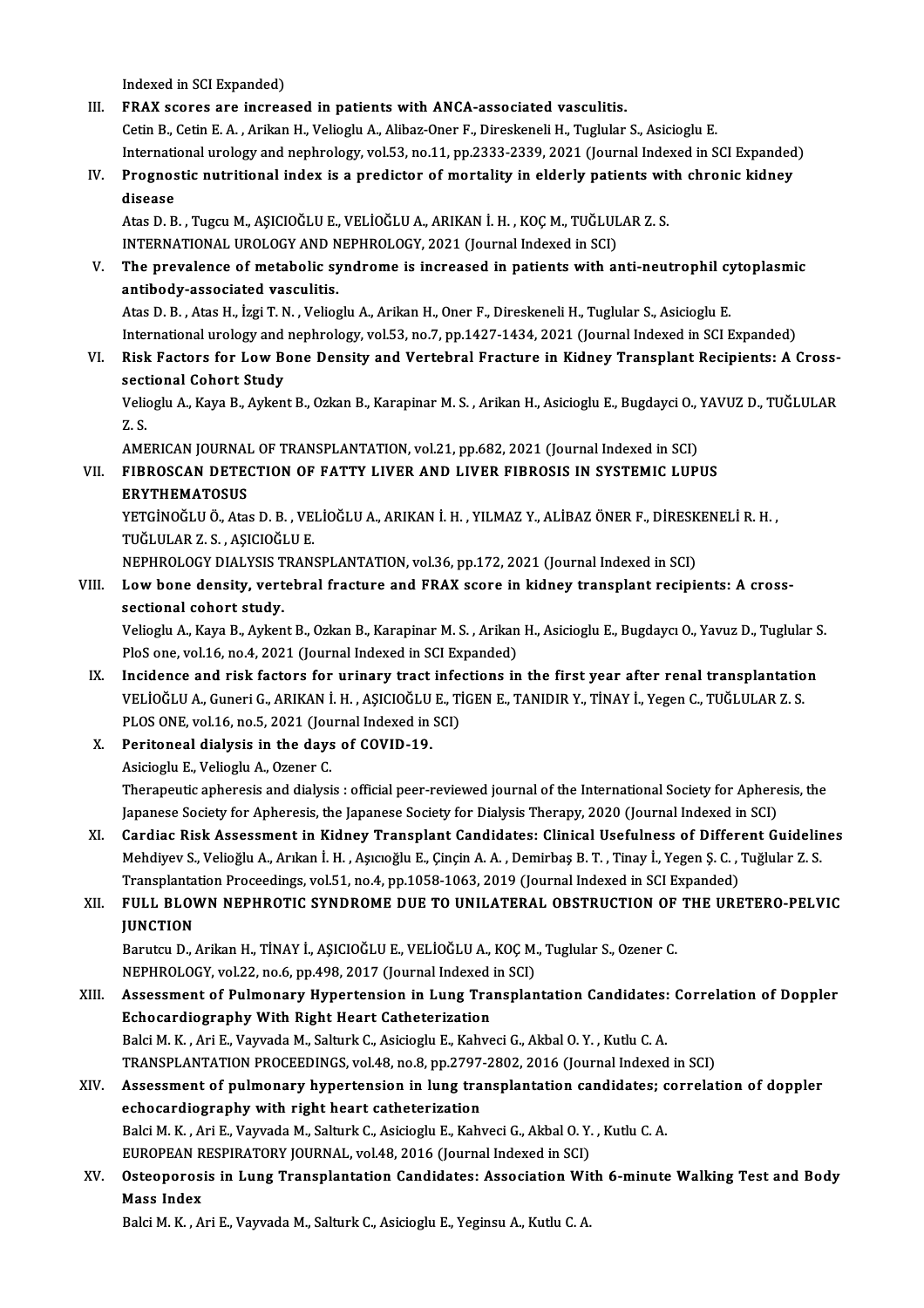TRANSPLANTATION PROCEEDINGS, vol.48, no.6, pp.2147-2151, 2016 (Journal Indexed in SCI)

- TRANSPLANTATION PROCEEDINGS, vol.48, no.6, pp.2147-2151, 2016 (Journal Valley Peritoneal Dialysis-Related Peritonitis With Acinetobacter Ursingii TRANSPLANTATION PROCEEDINGS, vol.48, no.6<br>Peritoneal Dialysis-Related Peritonitis With<br>Atas D. B. , VELİOĞLU A., AŞICIOĞLU E., TİGEN E.<br>THERAPELITIC ARHERESIS AND DIALYSIS vol.26 Peritoneal Dialysis-Related Peritonitis With Acinetobacter Ursingii<br>Atas D. B. , VELİOĞLU A., AŞICIOĞLU E., TİGEN E.<br>THERAPEUTIC APHERESIS AND DIALYSIS, vol.20, no.2, pp.205-206, 2016 (Journal Indexed in SCI)<br>Prevention of Atas D. B. , VELİOĞLU A., AŞICIOĞLU E., TİGEN E.<br>THERAPEUTIC APHERESIS AND DIALYSIS, vol.20, no.2, pp.205-206, 2016 (Journal Indexed in SCI)<br>XVII. Prevention of peritonitis in newly-placed peritoneal dialysis catheters: ef
- THERAPEUTIC APHERESIS AND DIALYSIS, vol.20, r<br>Prevention of peritonitis in newly-placed per<br>with cefuroxime axetil a preliminary study<br>VELIOČLUA ASICIOČLUE Ari E Arikan H. Turlu VELİOĞLUA.,AŞICIOĞLUE.,AriE.,ArikanH.,Tuglular S.,Ozener C. MINERVAUROLOGICAENEFROLOGICA,vol.68,no.1,pp.27-31,2016 (Journal Indexed inSCI)

VELİOĞLU A., AŞICIOĞLU E., Ari E., Arikan H., Tuglular S., Ozener C.<br>MINERVA UROLOGICA E NEFROLOGICA, vol.68, no.1, pp.27-31, 2016 (Journal Indexed in SCI)<br>XVIII. Circulating endothelial cell number and markers of endo MINERVA UROLOGICA E<br>Circulating endothelia<br>preeclamptic women<br>Tuzeu Z. B. ASICIOČUL Circulating endothelial cell number and markers of endothelial dy<br>preeclamptic women<br>Tuzcu Z.B., AŞICIOĞLU E., SÜNBÜL M., ÖZBEN SADIÇ B., Arikan H., KOÇ M.<br>AMERICAN JOUPNAL OF OBSTETPICS AND CYNECOLOCY vel 212 no.4, 20 preeclamptic women<br>Tuzcu Z. B. , AŞICIOĞLU E., SÜNBÜL M., ÖZBEN SADIÇ B., Arikan H., KOÇ M.<br>AMERICAN JOURNAL OF OBSTETRICS AND GYNECOLOGY, vol.213, no.4, 2015 (Journal Indexed in SCI)

- XIX. Association of BK Virus Titers With Lymphocyte Count in Renal Transplant Patients VeliogluA.,AksuB.,AsiciogluE.,ArikanH.,Tinay I.,YardimciS.,YegenC.,Tuglular S.,Ozener C. Association of BK Virus Titers With Lymphocyte Count in Renal Transplant Patients<br>Velioglu A., Aksu B., Asicioglu E., Arikan H., Tinay I., Yardimci S., Yegen C., Tuglular S., Ozener C.<br>TRANSPLANTATION PROCEEDINGS, vol.47,
- XX. Analysis of the Humoral Immune Response to Human Leukocyte Antigens in Turkish Renal TRANSPLANTATION PROCEEDINGS, vol.47, no.5, pp.1421-1424, 2015 (Journal Inde<br>Analysis of the Humoral Immune Response to Human Leukocyte Antigens<br>Transplant Candidates and Relationship Between Autoimmune Disorders<br>Ari E. Vil Analysis of the Humoral Immune Response to Human Leukocyte Antigens in Turkisl<br>Transplant Candidates and Relationship Between Autoimmune Disorders<br>Ari E., Yildirim M., Kucuk H. F. , Durmaz F., Dogu Z., Yavuz A., Parmaksiz Transplant Candidates and Relationship Between Autoimmune Disorders<br>Ari E., Yildirim M., Kucuk H. F. , Durmaz F., Dogu Z., Yavuz A., Parmaksiz E., Asicioglu E., Carin M.<br>TRANSPLANTATION PROCEEDINGS, vol.47, no.5, pp.1326-1 Ari E., Yildirim M., Kucuk H. F. , Durmaz F., Dogu Z., Yavuz A., Parmaksiz E., Asicioglu E., Carin M.<br>TRANSPLANTATION PROCEEDINGS, vol.47, no.5, pp.1326-1330, 2015 (Journal Indexed in SCI)<br>XXI. Cinacalcet may improve oxida
- TRANSPLANTATION PF<br>Cinacalcet may impress<br>observational study<br>Ari E. Kaya Y. Domin H Cinacalcet may improve oxidative DNA damage in mainten<br>observational study<br>Ari E., Kaya Y., Demir H., AŞICIOĞLU E., EREN Z., Celik E., Arikan H.<br>INTERNATIONAL UROLOCY AND NERHROLOCY vel 46 no 9 nn 1 observational study<br>Ari E., Kaya Y., Demir H., AŞICIOĞLU E., EREN Z., Celik E., Arikan H.<br>INTERNATIONAL UROLOGY AND NEPHROLOGY, vol.46, no.9, pp.1843-1849, 2014 (Journal Indexed in SCI)<br>Determinants of bemeslebin verisbili

Ari E., Kaya Y., Demir H., AŞICIOĞLU E., EREN Z., Celik E., Arikan H.<br>INTERNATIONAL UROLOGY AND NEPHROLOGY, vol.46, no.9, pp.1843-1849, 2014 (Journal Index<br>XXII. Determinants of hemoglobin variability in stable peritoneal INTERNATIONAL UROLOGY AND NEPHROLOGY, vol.46, no.9, pp.1843-1849, 2014 (Journal Index<br>Determinants of hemoglobin variability in stable peritoneal dialysis patients<br>Arikan H., AŞICIOĞLU E., VELİOĞLU A., Nalcaci S., Birdal G INTERNATIONAL UROLOGY AND NEPHROLOGY, vol.46, no.7, pp.1427-1434, 2014 (Journal Indexed in SCI)

#### Articles Published in Other Journals

- rticles Published in Other Journals<br>I. COVID-19 Infection in Peritoneal Dialysis Patients: A Comparative Outcome Study with Patients on<br>Hemodialysis and Patients without Kidney Disease MES TUBHONCU IN CENST JOUTHUM<br>COVID-19 Infection in Peritoneal Dialysis Patients:<br>Hemodialysis and Patients without Kidney Disease<br>KAZANCIOČI U P. OTURES TUBEUTALR K. CÜRSUM AR COVID-19 Infection in Peritoneal Dialysis Patients: A Comparative Outcome Study with Patients o<br>Hemodialysis and Patients without Kidney Disease<br>KAZANCIOĞLU R., Ozturk S., TURGUTALP K., GÜRSU M., ARICI M., ORUÇ A., Ahbap E Hemodialysis and Patients without Kidney Disease<br>KAZANCIOĞLU R., Ozturk S., TURGUTALP K., GÜRSU M., ARICI M., ORUÇ A., Ahbap E., GÖKÇAY BEK S., Sengul E.,<br>Ogutmen M. B. . et al. KAZANCIOĞLU R., Ozturk S., TURGUTALP K., GÜRSU M., ARICI M., ORUÇ A., Ahbap E., GÖKÇAY<br>Ogutmen M. B. , et al.<br>TURKISH JOURNAL OF NEPHROLOGY, vol.31, no.1, pp.33-42, 2022 (Journal Indexed in ESCI)<br>Lang Tarm Predistars of Ma
- II. Long-Term Predictors of Mortality in Peritoneal Dialysis Patients<br>Atas D. B., AŞICIOĞLU E., Tugcu M., ARIKAN İ. H., VELİOĞLU A. TURKISH JOURNAL OF NEPHROLOGY, vol.31, no.1, pp.33-42, 20<br>Long-Term Predictors of Mortality in Peritoneal Dialysi<br>Atas D. B. , AŞICIOĞLU E., Tugcu M., ARIKAN İ. H. , VELİOĞLU A.<br>TURKISH JOURNAL OF NEPHROLOGY, vol.30, no.3, TURKISH JOURNAL OF NEPHROLOGY, vol.30, no.3, pp.224-229, 2021 (Journal Indexed in ESCI) Atas D. B. , AŞICIOĞLU E., Tugcu M., ARIKAN İ. H. , VELİOĞLU A.<br>TURKISH JOURNAL OF NEPHROLOGY, vol.30, no.3, pp.224-229, 2021 (Journal Indexed in ESCI)<br>III. Impact of the Anatomical Localization of the Exit Site on Complic
- TURKISH<br>Impact c<br>Dialysis<br>Tuggu M Dialysis<br>Tugcu M., VELİOĞLU A., AŞICIOĞLU E., ARIKAN İ. H. , TUĞLULAR Z. S. Dialysis<br>Tugcu M., VELİOĞLU A., AŞICIOĞLU E., ARIKAN İ. H. , TUĞLULAR Z. S.<br>TURKISH JOURNAL OF NEPHROLOGY, vol.30, no.2, pp.112-115, 2021 (Journal Indexed in ESCI)<br>Vitamin D. Lavels in Batiants With Small and Modium Vessal

- Tugcu M., VELİOĞLU A., AŞICIOĞLU E., ARIKAN İ. H. , TUĞLULAR Z. S.<br>TURKISH JOURNAL OF NEPHROLOGY, vol.30, no.2, pp.112-115, 2021 (Journal In<br>IV. Vitamin D Levels in Patients With Small and Medium Vessel Vasculitis.<br>Korkmar TURKISH JOURNAL OF NEPHROLOGY, vol.30, no.2, pp.112-115, 2021 (Journal Indexed in ESO<br>Vitamin D Levels in Patients With Small and Medium Vessel Vasculitis.<br>Korkmaz F. N. , Ozen G., Unal A. U. , Odabasi A., Can M., Asıcıogl IV. Vitamin D Levels in Patients With Small and Medium Vessel Vasculitis.<br>Korkmaz F. N. , Ozen G., Unal A. U. , Odabasi A., Can M., Asıcıoglu E., Tuglular S., Direskeneli H.<br>Reumatologia clinica, 2021 (Refereed Journals of
- V. Revisiting the former approach: Low-dose dopamine in kidney transplant recipients Reumatologia clinica, 2021 (Refereed Journals of Other Institutions)<br>Revisiting the former approach: Low-dose dopamine in kidney transplant recipi<br>ŞENTÜRK DURMUŞ N., VELİOĞLU A., ARIKAN İ. H. , AŞICIOĞLU E., Yegen C., TUĞL Revisiting the former approach: Low-dose dopamine in kidney transplant rec<br>ŞENTÜRK DURMUŞ N., VELİOĞLU A., ARIKAN İ. H. , AŞICIOĞLU E., Yegen C., TUĞLULAR Z.<br>MARMARA MEDICAL JOURNAL, vol.34, no.2, pp.95-100, 2021 (Journal ŞENTÜRK DURMUŞ N., VELİOĞLU A., ARIKAN İ. H. , AŞICIOĞLU E., Yegen C., TUĞLULAR Z. S.<br>MARMARA MEDICAL JOURNAL, vol.34, no.2, pp.95-100, 2021 (Journal Indexed in ESCI)<br>VI. Renal Amyloidosis Secondary to Dystrophic Epide
- MARMARA<br>Renal Amy<br>Literature<br>Atas D. B.

AtasD.B. ,AykentM.B. ,ARIKANİ.H. ,AŞICIOĞLUE.,VELİOĞLUA.,FİLİNTED.,KOÇM.,TUĞLULARZ.S. ,ÖZENERİ.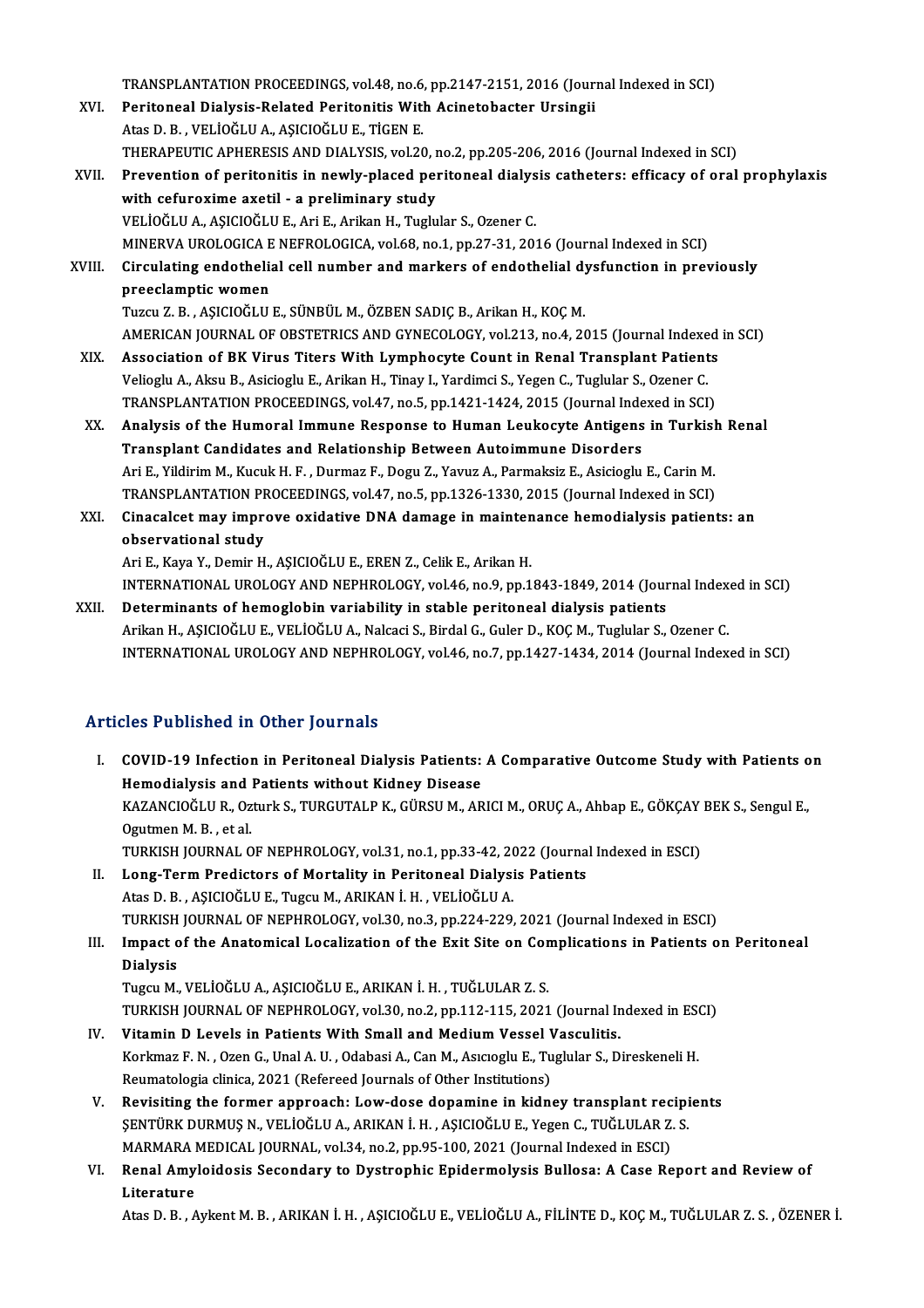Ç.

C.<br>TURKISH JOURNAL OF NEPHROLOGY, vol.29, no.4, pp.322-325, 2020 (Journal Indexed in ESCI)<br>Agute Ronal Failure due to Pladder Injury ofter Gesareen Section: Gese Benert and I

C.<br>TURKISH JOURNAL OF NEPHROLOGY, vol.29, no.4, pp.322-325, 2020 (Journal Indexed in ESCI)<br>VII. Acute Renal Failure due to Bladder Injury after Cesarean Section: Case Report and Review of the<br>Literature TURKISH JO<br>Acute Rena<br>Literature<br>Ates D. B. A

AtasD.B. ,AŞICIOĞLUE.,DurgayM.,ArikanH.,KOÇM.,Tuglular S.,Ozener C. TURKISH JOURNAL OF NEPHROLOGY, vol.28, no.4, pp.328-330, 2019 (Journal Indexed in ESCI)

## Atas D. B. , AŞICIOĞLU E., Durgay M., Arikan H., KOÇ M., Tuglular S., Ozener C.<br>TURKISH JOURNAL OF NEPHROLOGY, vol.28, no.4, pp.328-330, 2019 (Journal Indexed in ESCI)<br>VIII. Peritoneal Fluid Trefoil Factor-3 Peptide Levels **TURKISH JOURNAL<br>Peritoneal Fluid<br>Dialysis Patients<br>AKTAS C. Arikan H** Peritoneal Fluid Trefoil Factor-3 Peptide Levels and Ass<br>Dialysis Patients<br>AKTAŞ G., Arikan H., ERKEN E., AŞICIOĞLU E., KOÇ M., Ozener C.<br>TURKISH NERHROLOCY DIALYSIS AND TRANSPLANTATION IO.

Dialysis Patients<br>AKTAŞ G., Arikan H., ERKEN E., AŞICIOĞLU E., KOÇ M., Ozener C.<br>TURKISH NEPHROLOGY DIALYSIS AND TRANSPLANTATION JOURNAL, vol.27, no.3, pp.288-292, 2018 (Journal<br>Indoved in ESCL AKTAŞ G., Arikan<br>TURKISH NEPHR<br>Indexed in ESCI)<br>Polymianobial r TURKISH NEPHROLOGY DIALYSIS AND TRANSPLANTATION JOURNAL, vol.27, no.3, pp.288-292, 20<br>Indexed in ESCI)<br>IX. Polymicrobial peritonitis with Leclercia adecarboxylata in a peritoneal dialysis patient<br>Ates D. B. VELIOČLU A. ASI

- Indexed in ESCI)<br>IX. Polymicrobial peritonitis with Leclercia adecarboxylata in a peritoneal dialysis patient<br>Atas D. B. , VELİOĞLU A., AŞICIOĞLU E., Arikan H., Tuglular S., Ozener C. Polymicrobial peritonitis with Leclercia adecarboxylata in a peritoneal dialysis patient<br>Atas D. B. , VELİOĞLU A., AŞICIOĞLU E., Arikan H., Tuglular S., Ozener C.<br>SAUDI JOURNAL OF KIDNEY DISEASES AND TRANSPLANTATION, vol.2 Atas D. E<br>SAUDI JC<br>in ESCI)<br>Uncomm SAUDI JOURNAL OF KIDNEY DISEASES AND TRANSPLANTATION, vol.28, no.1, pp.181-182, 2017 (Journal Indexed<br>in ESCI)<br>X. Uncommon presentation of CAPD-related peritonitis with unusual organism: Kocuria kristinae. Case<br>xeneest and
- in ESCI)<br>Uncommon presentation of CAPD-re<br>report and review of the literature<br>Parutau Atas D. Arikan H. Arkant B. AS Uncommon presentation of CAPD-related peritonitis with unusual organism:<br>report and review of the literature<br>Barutcu Atas D., Arikan H., Aykent B., AŞICIOĞLU E., VELİOĞLU A., Tuglular S., Ozener C.<br>MARMARA MEDICAL JOURNAL,

report and review of the literature<br>Barutcu Atas D., Arikan H., Aykent B., AŞICIOĞLU E., VELİOĞLU A., Tuglular S., Ozener C.<br>MARMARA MEDICAL JOURNAL, vol.30, no.1, pp.44-46, 2017 (Journal Indexed in ESCI)

## MARMARA MEDICAL JOU<br>Books & Book Chapters ooks & Book Chap<br>I. Periton Gereçleri<br>Asvağlu E

- I. Periton Gereçleri<br>Aşıcıoğlu E.
	-

in: Diyaliz Akıl Notları, Serhan Tuğlular, Editor, Güneş Tıp Kitapevi, Ankara, pp.97-98, 2016

- Aşıcıoğlu E.<br>in: Diyaliz Akıl Notları, Serhan Tuğ<br>II. Zehirlenmelerde hemodiyaliz in: Diyaliz A<br><mark>Zehirlenm</mark><br>Aşıcıoğlu E.<br>in: Soğluk Hi
	-

Aşıcıoğlu E.<br>in: Sağlık Hizmetleri Meslek Yüksekokulları İçin Diyaliz , Serhan Tuğlular, Editor, Güneş Tıp Kitapevi, Ankara, Aşıcıoğlu E.<br>in: Sağlık Hizmetler<br>pp.211-218, 2016<br>Poriton diveliri s

III. Periton diyalizi giriş yolları ve kateter yerleştirme teknikleri<br>Asıcıoğlu E. pp.211-218<br>Periton di:<br>Aşıcıoğlu E.<br>in: Periton I

in: Periton Diyalizi Başvuru Kitabı , F. Fevzi Ersoy, Editor, Güneş Tıp Kitapevi, Ankara, pp.59-71, 2013

#### Refereed Congress / Symposium Publications in Proceedings

- I. Risk Factors for the Development of Avascular Necrosis: Single Center Experience KarakokA.,VeliogluA.,ArikanI.H. ,AsiciogluE.,Tuglular S. Risk Factors for the Development of Avascular Necrosis: Single Center Experience<br>Karakok A., Velioglu A., Arikan I. H. , Asicioglu E., Tuglular S.<br>American Transplant Congress (ATC), ELECTR NETWORK, 30 May - 01 June 2020,
- II. Low-Dose Valacyclovir Prophylaxis for Cytomegalovirus Infection in Renal Transplant Recipients<br>with Intermediate Risk American Transplant Cong<br>Low-Dose Valacyclovir<br>with Intermediate Risk<br>VELIOČLILA ABIKAN LH Low-Dose Valacyclovir Prophylaxis for Cytomegalovirus Infection in Renal Transpla<br>with Intermediate Risk<br>VELİOĞLU A., ARIKAN İ.H., AŞICIOĞLU E., ALAGÖZ S., SEYAHİ N., TUĞLULAR Z. S. , ÖZENER İ. Ç.<br>American Transplant Congr with Intermediate Risk<br>VELİOĞLU A., ARIKAN İ. H. , AŞICIOĞLU E., ALAGÖ<br>American Transplant Congress, 1 - 05 June 2019<br>Law Dese Valasvelevin Branhylavis for Gyte
- VELİOĞLU A., ARIKAN İ. H. , AŞICIOĞLU E., ALAGÖZ S., SEYAHİ N., TUĞLULAR Z. S. , ÖZENER İ. Ç.<br>American Transplant Congress, 1 05 June 2019<br>III. Low-Dose Valacyclovir Prophylaxis for Cytomegalovirus Infection in Renal American Transplant Congress, 1 - 05 June 2019<br>Low-Dose Valacyclovir Prophylaxis for Cyte<br>with Intermediate Risk. Low-Dose Valacyclovir Prophylaxis for Cytomegalovirus Infection in Re<br>with Intermediate Risk.<br>VELİOĞLU A., ARIKAN H., AŞICIOĞLU E., Alagoz S., Seyahi N., Tuglular S., Ozener C.<br>American Transplant Cangress (ATC) Massashuat VELİOĞLU A., ARIKAN H., AŞICIOĞLU E., Alagoz S., Seyahi N., Tuglular S., Ozener C.

American Transplant Congress (ATC), Massachusetts, United States Of America, 1 - 05 June 2019, vol.19, pp.829-<br>830 American Transplant Congress (ATC), Massachusetts, United States Of America, 1 - 05 June 2019, vol.19, pp.829-<br>830<br>IV. Cardiac Risk Assessment in Kidney Transplant Candidates: Clinical Usefulness of Different Guidelines<br>VE

830<br>Cardiac Risk Assessment in Kidney Transplant Candidates: Clinical U<br>VELİOĞLU A., Mehdiyev S., ARIKAN H., AŞICIOĞLU E., ÇİNÇİN A. A. , Tuglular S.